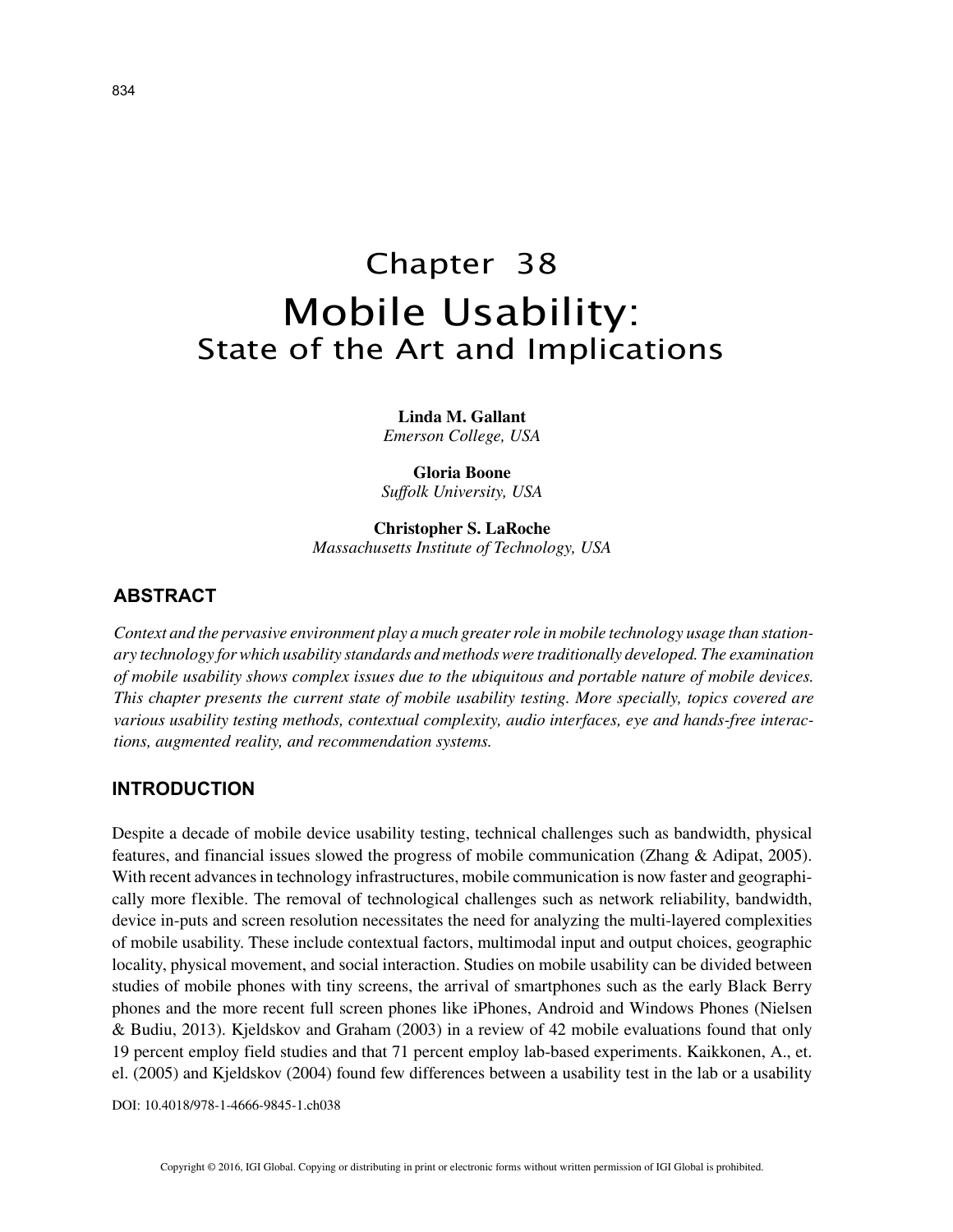#### *Mobile Usability*

tests in the field. Garzonis (2005) stated that field evaluation provide insights with the everyday use of technology, divided attention spans, and the dynamic context of use. Coursaris  $\&$  Kim (2006) offer a review of 45 empirical mobile usability studies based on variables like user, task, environment and technology. The majority of these studies were done in a lab-setting. Only eleven studies were done in the field or in the lab and the field. These early studies examined effectiveness (62%) or the accuracy or completeness of achieving a goal; efficiency (33%) of task performance using a particular device; or the degree of satisfaction (20%) a product gives a user (Coursaris & Kim, 2007). "Less than 7 percent of studies explored dynamic factors, i.e. lighting and noise levels. Hence there is a lack of research on physical, psychosocial, and other environment-specific factors (Coursaris & Kim, 2007, p. 2343). Kjeldskov & Paay (2010) provide evidence of using indexicality, specific contexts, to understanding mobile human-computer interaction in different contexts. Indexes help users to interpret their environment or the interaction potential with other people in the spatial context, the physical context, or the social context.

Rahmadi & Zhong (2013) offer a study of teens mobile usage evolution based on initial opinion, knowledge and skills, context dependence, boredom, and personalization. They believe a field study is needed to observe change in usage after people become familiar with their mobile device. Another approach is to conduct a longitudinal study testing interaction with users during a prolonged period of time. This could be repeated several times until redundancy is reached or no new patterns emerge.

Jacob Nielsen and Raluca Budiu in their book on Mobile Usability (2013), explained many of the findings from their 124 phone and 35 tablet in- lab usability tests using think-aloud methodology: keep text copy short (25), enlarge interface elements (20), a limited screen space should employ limited features (26), mobile apps can perform better for some websites (34), mobile task completion averaged 62% (45), do not waste space for visuals or content that is secondary (52), consistently use of gestures, home, or back buttons (59-66), too many images can hurt download time (80), avoid early registration (81), test and retest page designs (95), reading comprehension is lower on mobile (102), speak the user's language (111), cut the fluff (110), the average user reads only 120 words per page (113), and consider what your users know when organizing content by usage, task, subtopics, one long page or alphabetical sorting (124-129).

While a small body of research is emerging in the development of techniques and standards for mobile usability evaluation, the current state of mobility usability testing is still evolving from creatively applying traditional usability methods to the specific challenges of mobile contexts.

This chapter discusses how personal mobile communication devices are evaluated for mobile usability based on technological and methodological challenges. Specifically in technological challenges, issues like contextual complexity, audio interfaces, eye and hand free interactions, augmented reality, and recommendation systems are examined. For methodological challenges, we consider expert reviews, empirical research, and methods of data collection. The social and economic impacts of mobile usability are considered before conclusions are drawn.

## **TECHNOLOGICAL CHALLENGES IN MOBILE USABILITY**

While laboratory usability testing may be viable for particular inquiries into cognitive and visual functions; the major challenge of mobile usability is often the environmental context. This is beyond traditional usability laboratory testing and more closely follows a field methods approach to usability testing. Testing must take into account the physical and environmental situations in which mobile communication